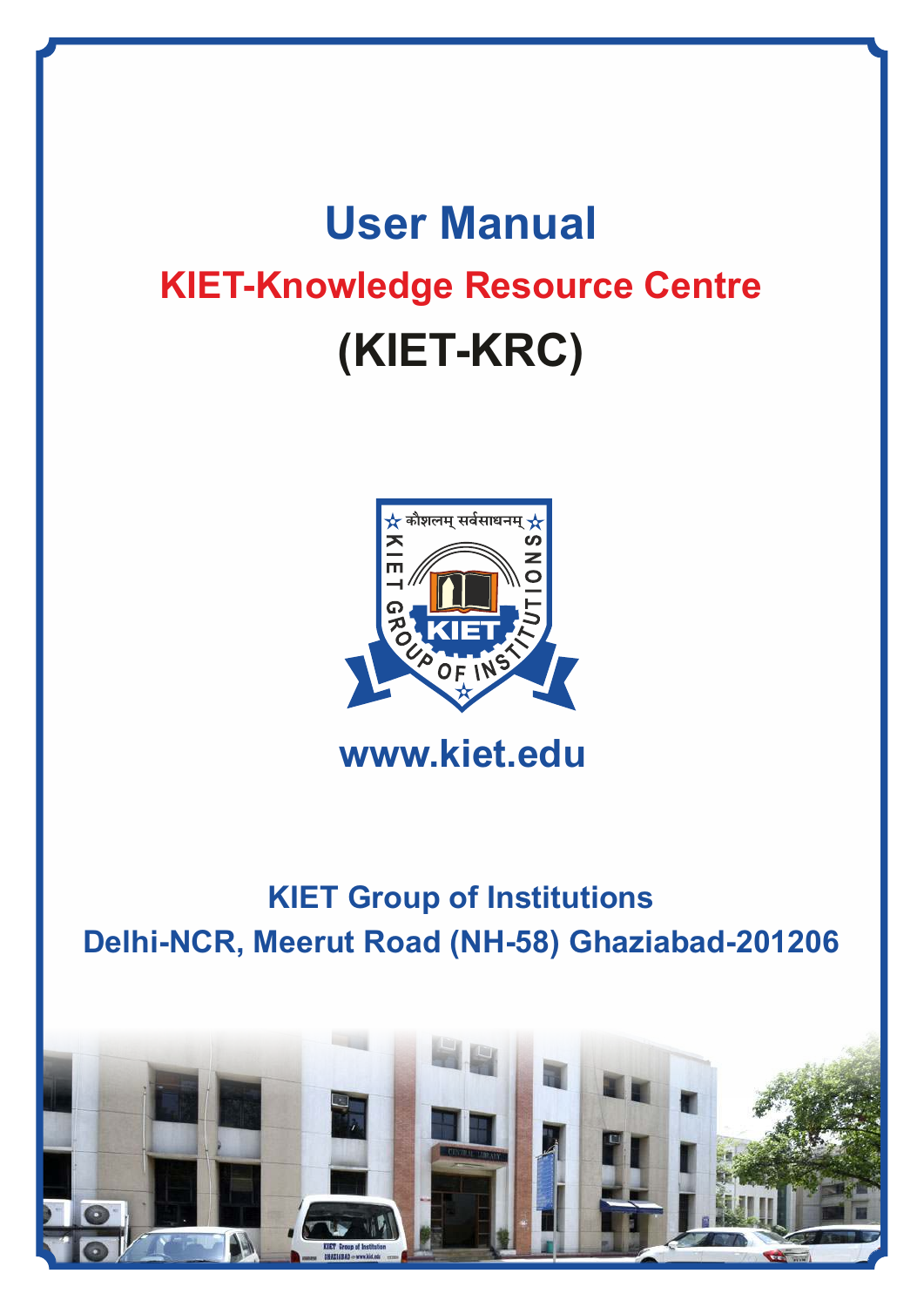

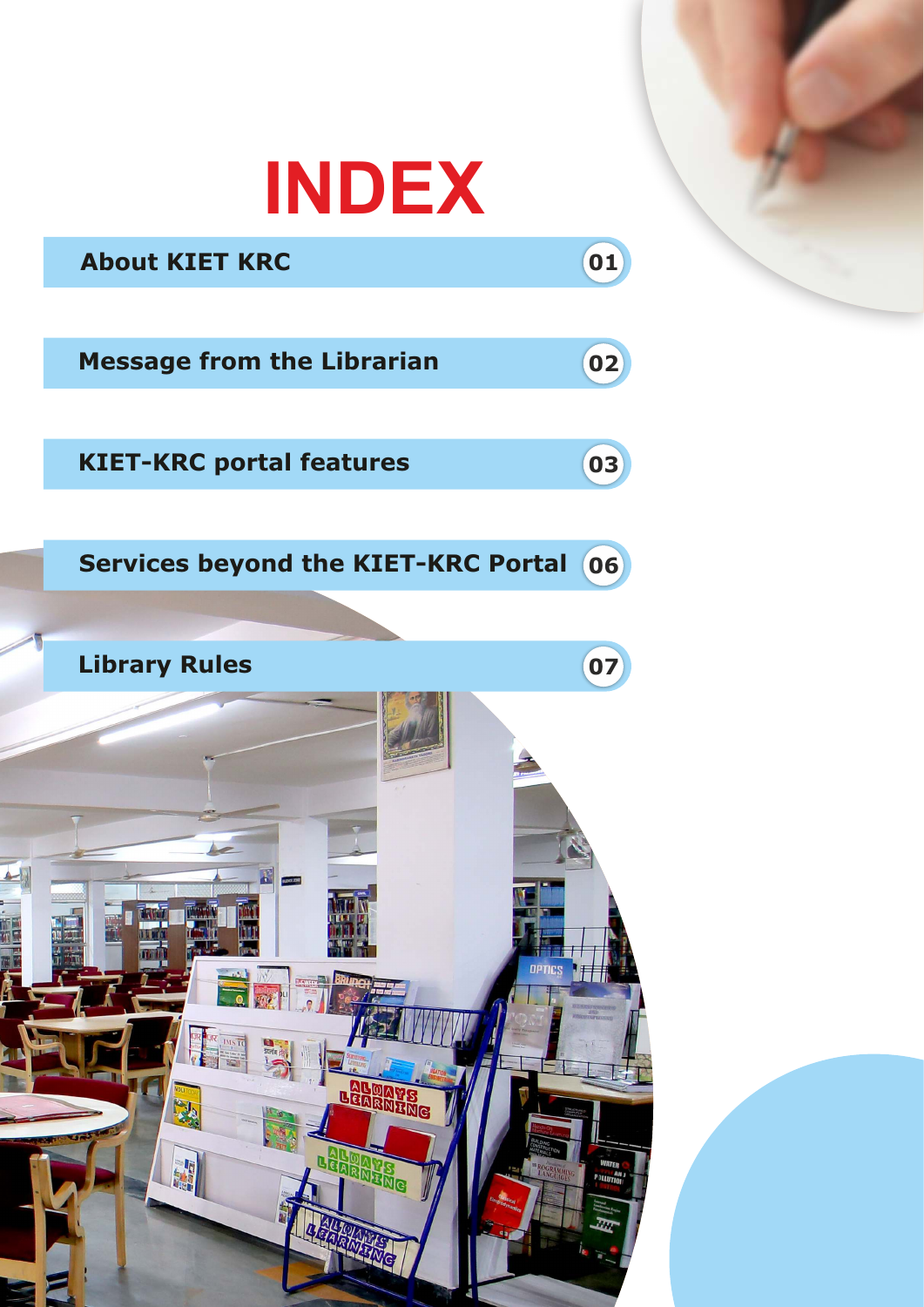# **About KIET-KRC**

**KIET Knowledge Resource Centre (KIET-KRC)** was established in 1998 with a basic Library service. The Library plays a very pivotal role in augmenting the academic programmes of an institute. It identifies, assesses, procures and then makes these learning resources available to the faculty and students for their teaching, learning and research activities. KIET–KRC Central Library has a wide collection of books, periodicals, eresources etc. It has more than 1.74 lakh books on Engineering, Management, Pharmacy, Science, Humanities etc. with more than 10000 titles and has subscribed more than 129 print periodicals. It has also subscribed to E-resources (e-books, e-journals, articles etc.) through Myloft AKTU Nalanda E-consortium. KIET-KRC Library is fully air conditioned and has separate E-learning section with internet connectivity for accessing eresources & other sites of user's interest. It is fully automated with KOHA software. KIET-KRC has separate facility of Book-Bank with more than 1.10 lakh books, under which books are issued to the students for entire semester from Book Bank of the KRC. In addition to this the Institute has 8 departmental Libraries for reference purpose.

KIET-KRC has been continuously looking to address the Learning resource needs of the students and faculty. In this endeavour the KRC has integrated all the paradigms of learning on a single platform to provide easy access of relevant material to the students. The KRC hosts illustrative self-shoot video lectures from faculty, information on exemplary projects done by students in past, question papers and their solutions and many more such features to make your learning experience fruitful.

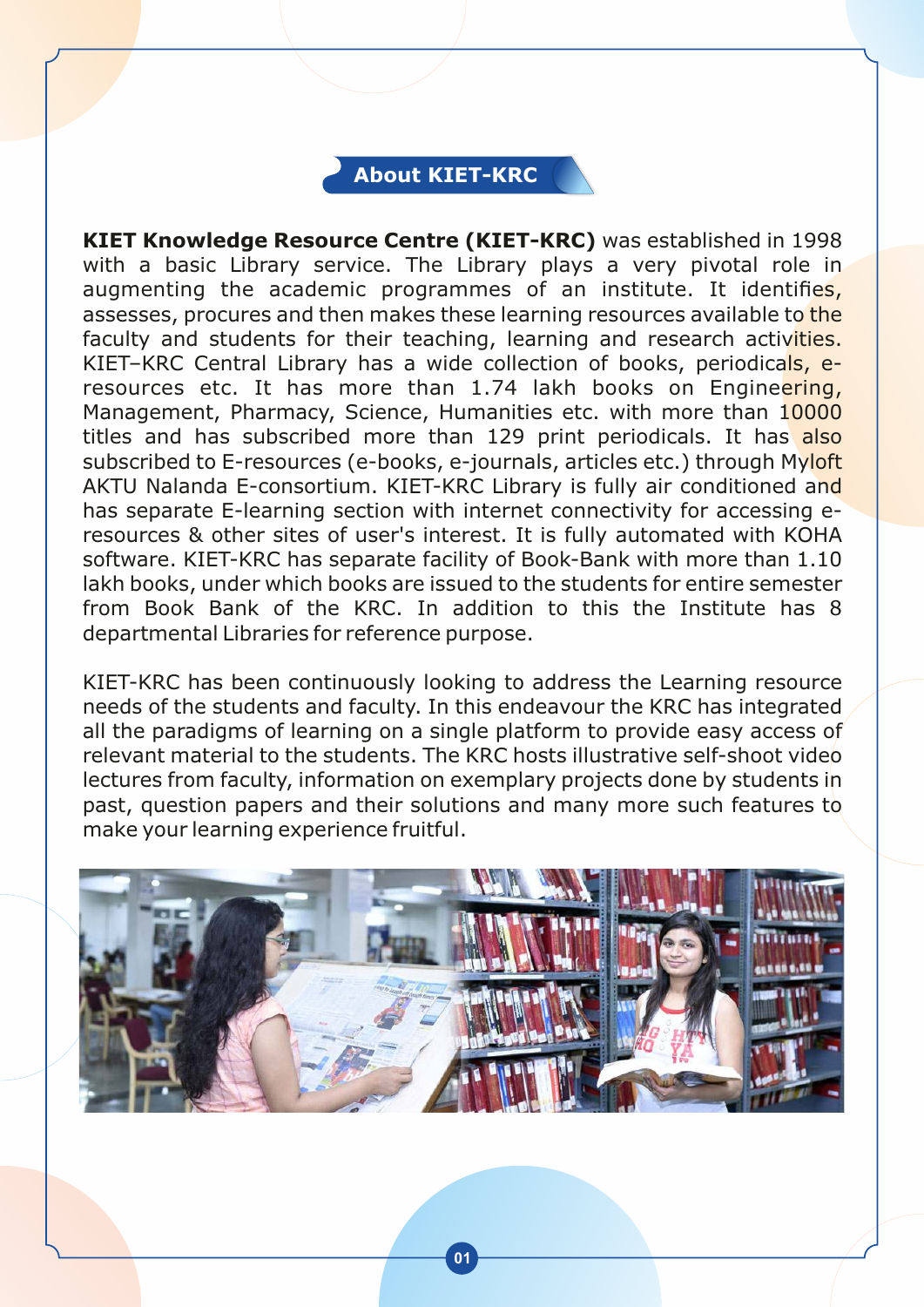### **Message from the Librarian**

Dear Learners

I welcome you to the KIET Knowledge Resource Centre (KRC) from a wonderful learning journey. KIET KRC would like to support you in your academic activities and in making good use of your knowledge. The KRC endeavours to help you locate, access and acquire the information you need with ease.

We hope that you shall utilize the KRC resources as a medium of enriching knowledge, information and communication.

KIET KRC is committed for finding new opportunities to make your learning experience wonderful. If you have any suggestions for improvement, you may feel free to contact me or my team anytime.

Dr. Sanjay Sharma

Librarian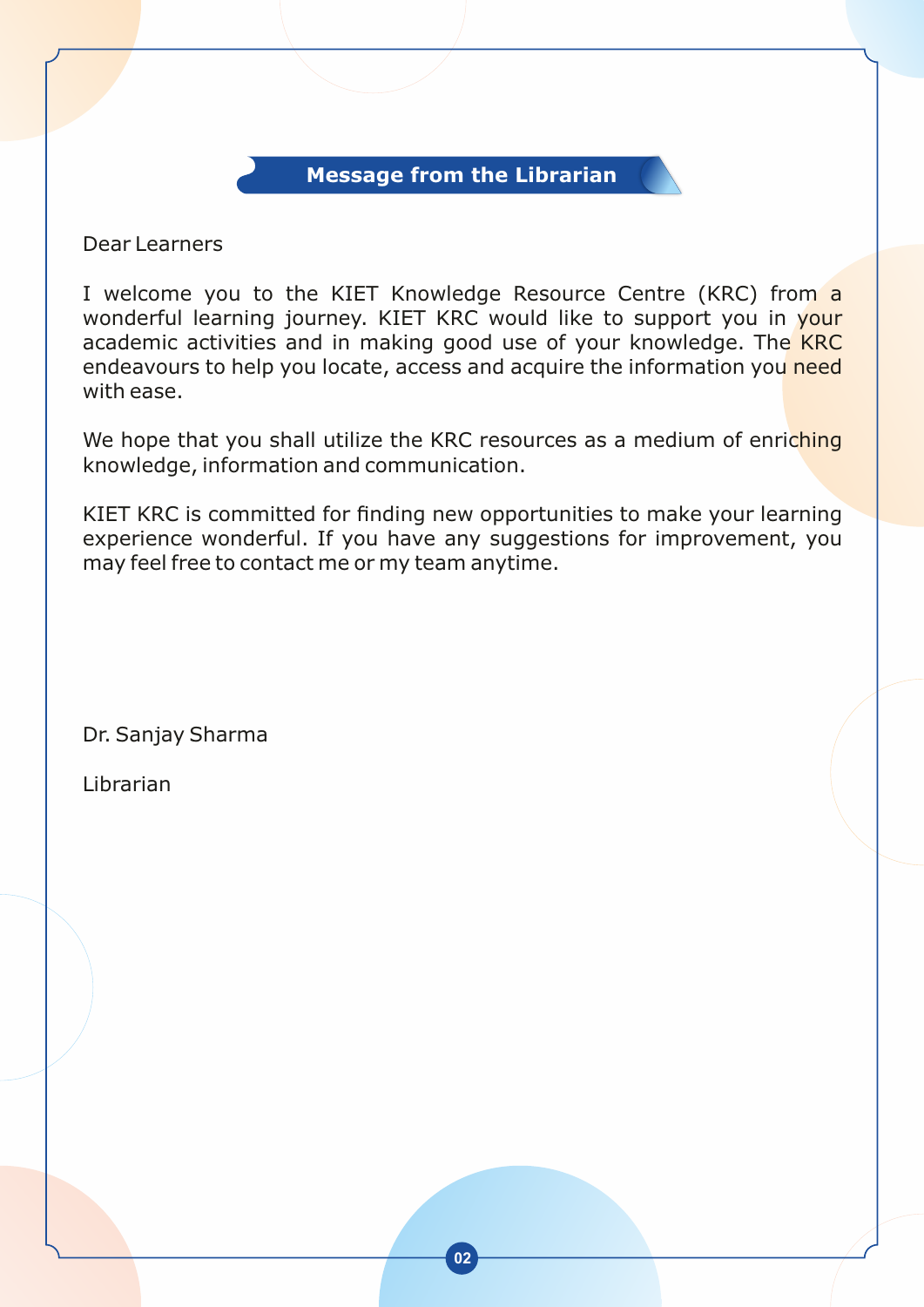### **KIET-KRC Features**

The KIET-KRC portal has been designed to provide you quick access to all resources for your learning needs. The various sections of the portal have been elaborated for better navigation.

#### **1. About Us**

This section provides you with basic information about the KIET-KRC infrastructure and the rules of KIET-KRC library membership. Please read the instructions carefully to make the best use of the library and other services.

#### **2. Digital Library**

There are various options available to the learners in Digital Library to access the digital study material instantly.

- 2.1 **E-Books (Through Moodle):** You can access most of your course books through this option. In addition students can access any of the E-Book which in available on moodle, there is no constraint regarding year/department/course.
- 2.2 **Myloft:** All the KIETians have been enrolled as members of Myloft. You may access Ebooks and Research papers of your interest from the Nalanda E-Consortium of AKTU from Myloft app through KRC.Consortium has 20 databases of e-books, e-journals, articles etc. Details of e-resources uploaded on library website.
- 2.3 **Video Lectures:** The changing technology is adding new dimensions to the Learning and Teaching pedagogy. The video lectures for various subjects have been hosted on KRC for the learners. If you find interest in any particular subject or topic even apart from your regular curriculum, you may access the videos and learn new things instantly. You may search the videos of your choice through the subject code.
- 2.4 **National Digital Library of India (NDLI):** NDLI is one of the significant digital learning initiative of the government of India to make knowledge reach everyone at no cost. The NDLI is a virtual repository of learning resources which in addition to providing the basic browsing facilities also provides host of services to the learning community. It serves the academic needs from schools students to the scholars pursuing research. The platform supports many languages and almost all streams of learning in modern day.
- 2.5 **KIET NDLI Club:** KIET NDLI club is a unique initiative supported by IITK to bring the students and faculty to the digital learning platform together. The club has a vision to explore the young talent for their skills through various competitive events at institute level as well as at the intra college level. The KIET NDLI club endeavours to collaborate with other NDLI clubs across the country to provide a platform to young minds for sharing their knowledge and skills.
- 2.6 **DELNET:** Library facilitates to get the books/documents/article from other libraries through DELNET (Developing library network) which is not available in the KIET library collection. For more details please contact to library staff.
- 2.7 **DOAJ:** Directory of Open Access Journals (DOAJ) is an open database collection of more than 16500 open access journals covering almost all spheres of learning including science, arts, humanities, medicine and social sciences. Learners may enrich their knowledge by accessing latest developments in their field of interest through this open access medium.
- 2.8 **DOAB:** Directory of Open Access Books (DOAB) is a community driven platform that provides access to scholarly open access books and lets you find huge knowledge resources through the open access publishing houses. DOAB is a multi-domain platform that serves all segment of learners for their academic facilitation.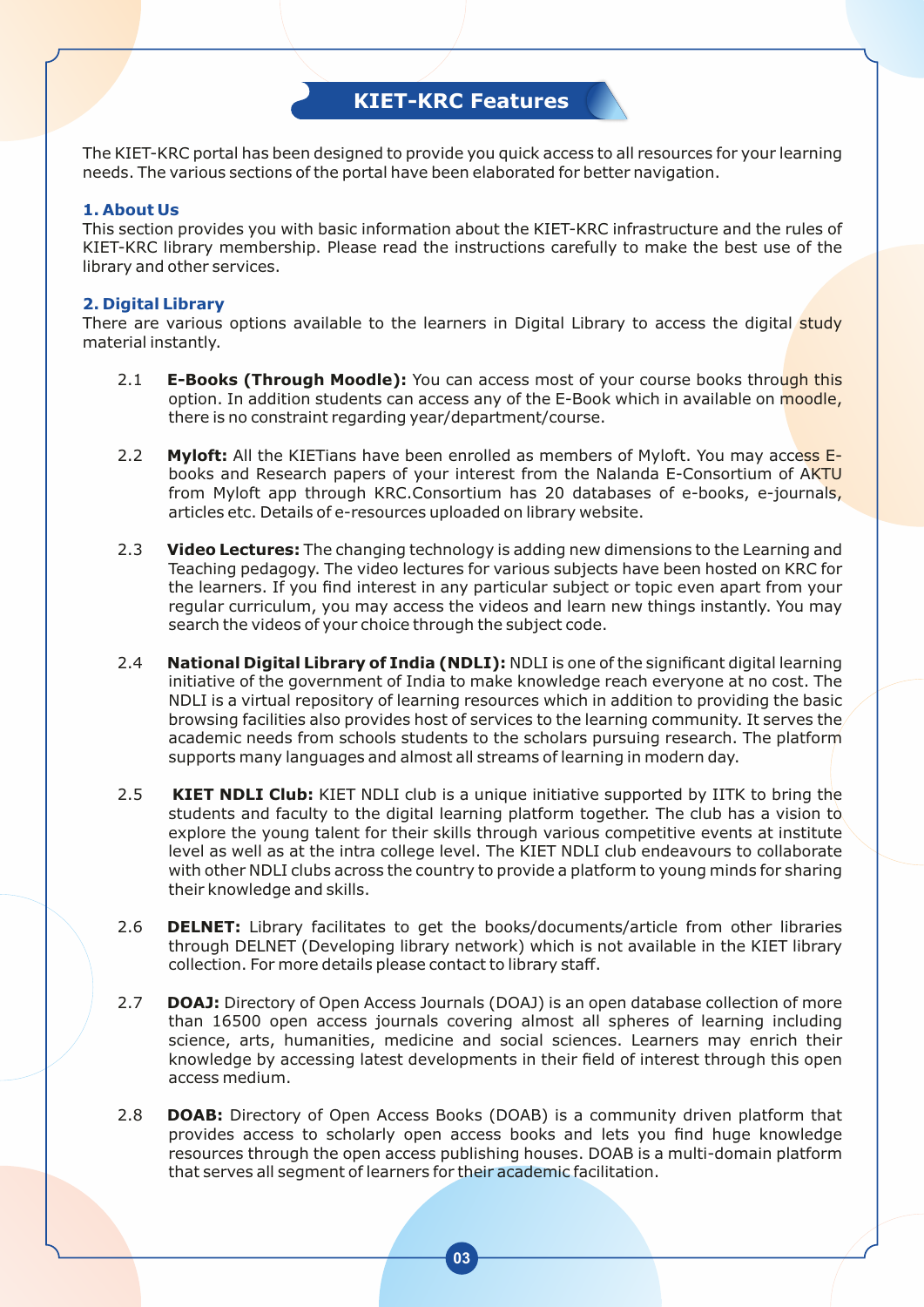#### **3. Digital Repository**

Digital repository helps you find the reference material related to your core subjects and also provides project work related references.

- 3.1 Previous Question Papers with Solutions: This section provides you with AKTU end term question papers with solutions of last 3-4 years for all subjects relevant to you. You can browse the subjects of your choice for question papers using the subject code.
- 3.2 Book Requisition Form: KIET-KRC encourages the faculty, staff and students of the Institute to recommend books/periodicals for the library. Faculty/staff recommend books by a book requisition form, which is available on library website. Students can recommend books through register which is available at library counter.

#### **4. KRC KOHA OPAC:**

KRC members may reserve books which are currently on loan to other members by visiting the library OPAC (Online Public Access Catalogue). The members may login with their credentials and reserve the books. Once the reservation is fulfilled, the users will get notified through e-mail. The reserved copies shall be kept for 24 hours from the time of reservation. It enables speedy search of library catalogue. OPAC enables library users know their checkout status/issue history. No members shall be allowed to have more than 2 books reserved at one time. The library catalogue can be searched by author, title, publisher, keyword etc.

#### **5. KRC Online :**

The digital journey of learning has made online classes and online exams a component of routine practice. The KRC Online provides you with access to the online learning and evaluation initiatives of the institute.

- 5.1 **Online Classes:** The institute hosts all the online classrooms on the Microsoft teams' platform. The online classes take you to the enriching online digital learning experience.
- 5.2 **Online Exams:** This initiative provides you with access to the online exams being conducted at the institute level.
- 5.3 **KIET-LMS:** You can access most of your course e-contents through this option by using login and password.

#### **6. Useful Links :**

This section provides you with a collection of all the major portals of significant knowledge resources which may be of interest to you.

- 6.1 **NDLI :** The National Digital Library of India (NDLI) is an all-digital library that stores information (metadata) about different types of digital contents including books, articles, videos, audios, thesis, and other educational materials relevant for users from varying educational levels and capabilities. It provides a single-window search facility so that learners can retrieve the right resources with the least effort in minimum time. NDLI is designed to hold content of any language and provide interface support for the leading vernacular languages. It is available on all popular forms of access devices including mobile apps on Android and iOS platforms.
- 6.2 **NPTEL:** NPTEL is an Indian online learning platform for university-level science, technology, engineering, and mathematics subjects. It is jointly developed by Indian Institutes of Technology and Indian Institute of Science. The initiative is funded by the Ministry of Human Resource and Development, Government of India. The project's central idea is to put recorded lectures taught by its member institutes online for open access. It operates one of the most extensive educational Youtube channel covering engineering, basic sciences, some humanities and social science subjects.
- 6.3 **Coursera:** is an American massive open online course provider founded in 2012 by Stanford University computer science professors Andrew Ng and Daphne Koller. Coursera offer online courses, popularly known as MOOCs or Massive Open Online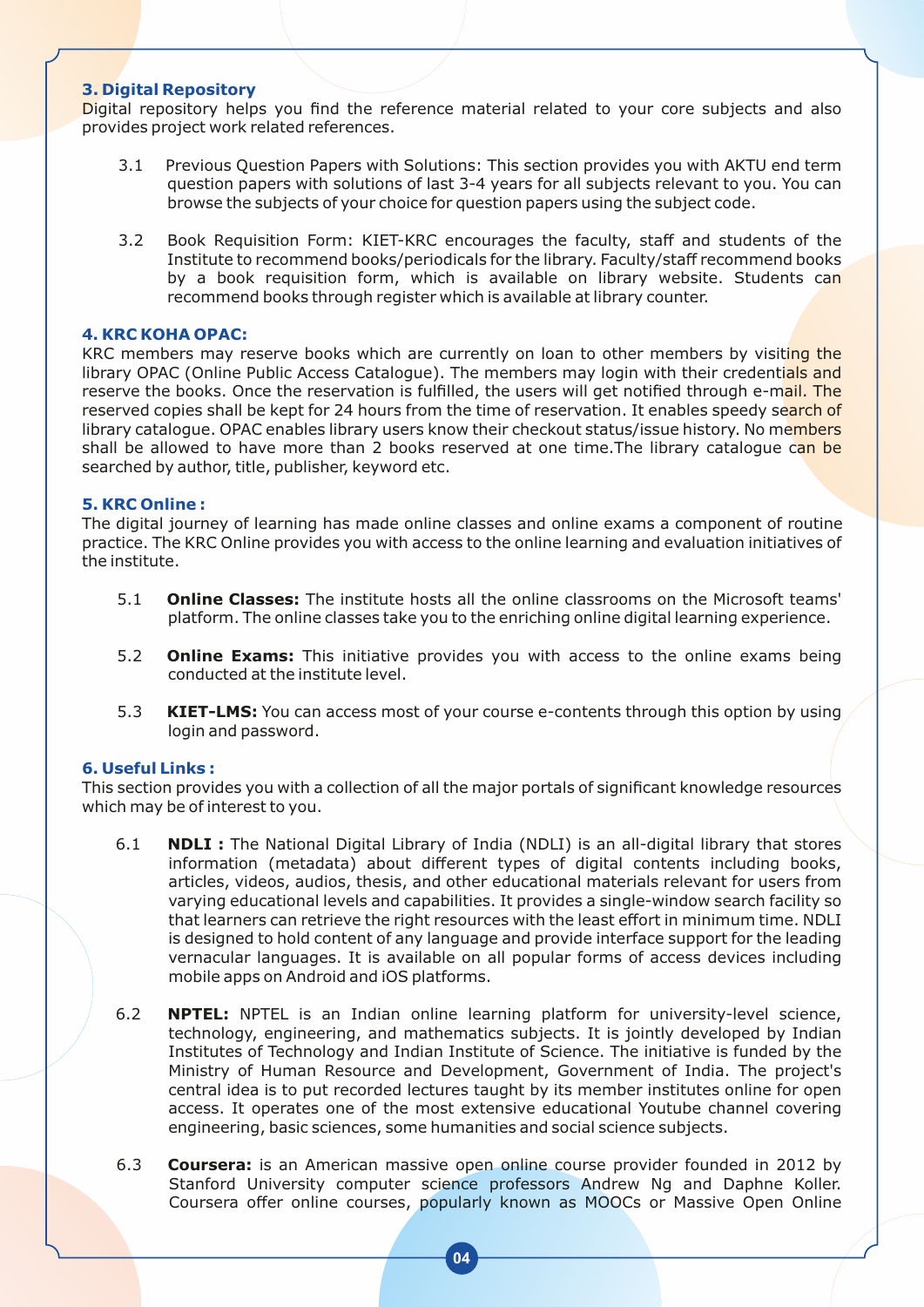Courses, from top universities and companies around the world. In 2021 it was estimated that about 150 universities offered more 4,000 courses through Coursera.

If learners earn a certificate for each course in a Specialization, they will receive a Specialization certificate.

#### 6.4 **Edx**

edX is an American massive open online course (MOOC) provider created by Harvard and MIT. edX is a non-profit organizationand runs on the free Open source software platform. More than 150 schools, non-profit organizations, and corporations offer courses on the edX website. As of 20 July 2020, there are 3,000 courses available for its 33 million registered students.

edX offers certificates of successful completion and some courses are credit-eligible, edX offers a variety of ways to take courses, including verified courses where students have the option to audit the course or to work toward an edX Verified Certificate. edX also offers XSeries Certificates for completion of a bundled set of two to seven verified courses in a single subject.

6.5 **IEI:** The Institution of Engineers (India) [IEI] is the largest multi-disciplinary professional body of engineers, established in 1920 with its Headquarters located in Kolkata. IEI, in collaboration with Springer Nature Pvt. Ltd., regularly publishes peerreviewed international journals in five Series, covering fifteen engineering disciplines.

#### 6.6 **Free Open Access Resources (e-journals of AS, CS & IT, EC/EN, ME, CE,MBA)**

Free open access journals covering almost all spheres of learning including science, engineering, computers, management etc. Learners may enrich their knowledge by accessing latest developments in their field of interest through this open access resources.

#### 6.7. **e-Shodhganga**

e-Shodhganga is the digital repository of Indian Electronic Theses and Dissertations setup by the INFLIBNET Centre. It stands for the reservoir of Indian intellectual output stored in a repository hosted and maintained by the INFLIBNET Centre.

Shodhganga provides a platform for research scholars to deposit their Ph.D. theses and make it available to the entire scholarly community in open access. The repository has the ability to capture, index, store, disseminate and preserve ETDs (Electronic Theses and Dissertations) submitted by the researchers.

#### 6.8. **e-Pathshala**

The ePathshala, is a joint initiative of Ministry of Education, Govt. of India and National Council of Educational Research and Training (NCERT), has been developed for showcasing and disseminating all educational e-resources including textbooks, audio, video, periodicals, and a variety of other print and non-print materials for Students, Teachers, Parents, researchers and educators.

It provides access to digital textbooks for all classes, graded learning materials and enables participation in exhibitions, contests, festivals, workshops, etc.

#### **7. Contact Us**

You may use this link to reach us for any queries. We are eager to help you.

**05**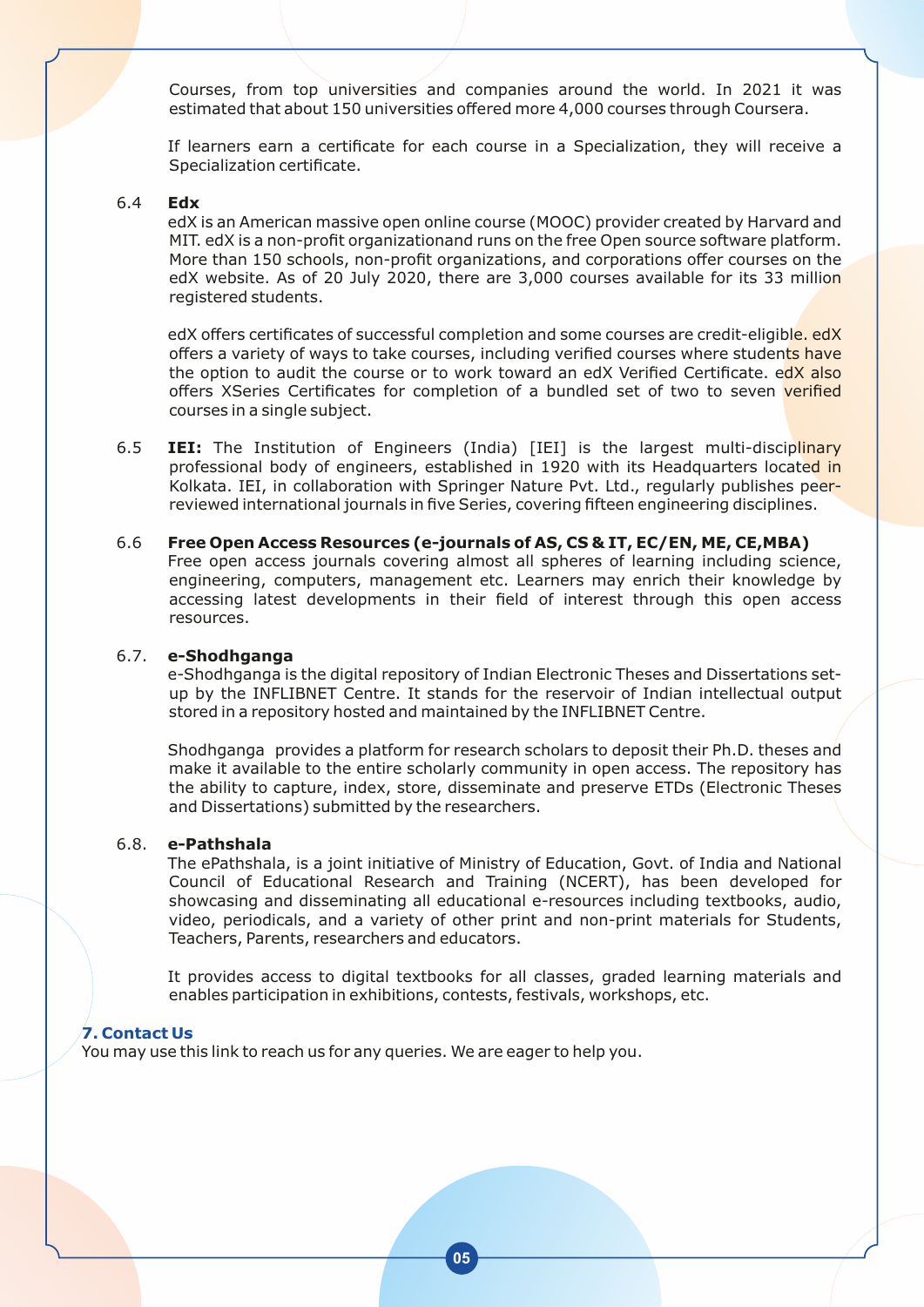# **Services beyond the KIET-KRC Portal**

The Central Library is very spacious and provides you with an ambient environment for studying. You may make the best use of this facility for enriching your knowledge. The collection of books in library not only covers the course curriculum but also includes books of general interest.

The KRC provides you with certain supplementary services which are as given here:

- 1. **Xerox Facility:** Photocopying facility is available in the KIET central library on payment basis during normal working hours.
- 2. **Book-Bank Facility:** Book-Bank facility is also available for B.Tech., MBA, MCA &B.Pharma students. One book for each subject will be issued to students for entire semester.
- 3. **User Awareness Service:** The library takes an active part in the orientation programme organized by the institute for the benefit of new students & faculty/staff in the beginning of academic year. They are taken around the library to familiarize them with various resources and services available for them. . Any use desiring to know more about library resources and service or to learn how to use a particular resource like OPAC, My loft, e-resources etc. should contact the library staff.
- 4. **Self-Study Hall Facility:** The institute has created big self-study hall having wi-fi facility, laptop charging point and fully air-conditioned environment. Students can use this place for the reading with their personal books, laptop after proper entry. Self-study hall is open from 9:00 AM to 2:00 AM all days.
- 5. **Print Resources:** The KIET central library has a large number of books journals, magazines and newspapers. All books are arranged subject wise & Call No. wise in lending section and all current issues of journals, magazines and newspapers are displayed in the Reference/Reading section of library. List of journals & magazines uploaded on library website.

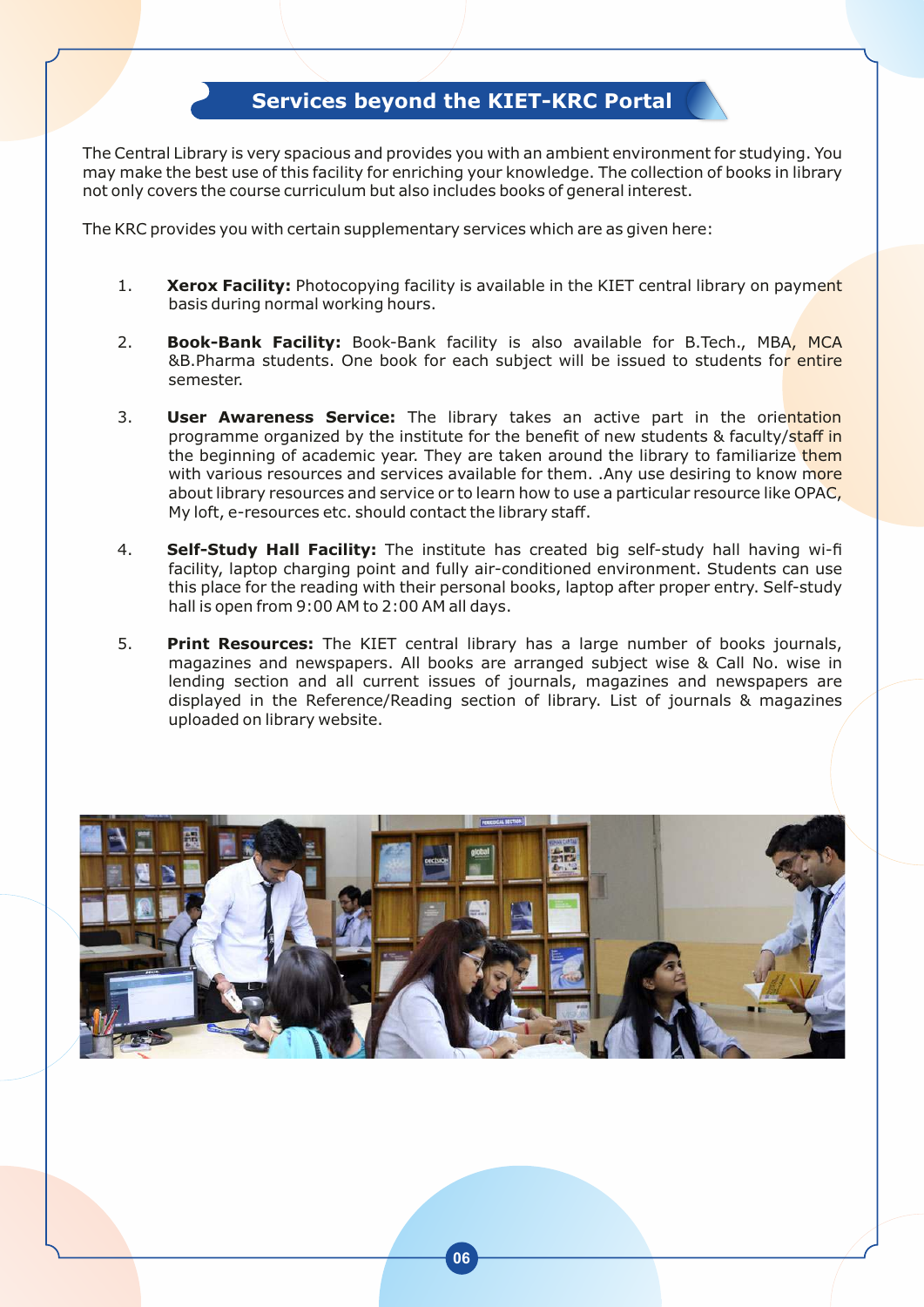## **Library Rules**

#### **1. MEMBERSHIP ELIGIBILITY**

- a) Library facility is for the students, faculty and visiting faculty of institute.
- b) The Director may allow others to become the library members by paying a caution money of Rs. 8000/- & annual subscription fee of Rs. 1000/- The caution money will be refunded on termination of membership.

#### **2. ISSUE OF BOOKS**

| <b>Category</b> | <b>Number of Books</b> | <b>Loan Period</b> |  |  |
|-----------------|------------------------|--------------------|--|--|
| <b>B.Tech</b>   | 04                     | 15 Days            |  |  |
| M.Tech          | 05                     | 15 Days            |  |  |
| <b>MCA</b>      | 05                     | 15 Days            |  |  |
| <b>MBA</b>      | 05                     | 15 Days            |  |  |
| D.Pharm         | 06                     | 15 Days            |  |  |
| <b>B.Pharm</b>  | 06                     | 15 Days            |  |  |
| M.Pharm         | 07                     | 15 Days            |  |  |

**STUDENTS** 

#### **Note:**

- If a book is not returned within the stipulated time as given in Circulation Rules, the students will be charged a fine of Rs. 2/- per day per book. In case of overnight issue on special circumstances, the fine will be of Rs. 10/- per day per book.
- Students are eligible to get 2 extra books issued to them for 15 days on the recommendation of their mentor.

#### **FACULTY**

|  | <b>Number of Books: 10</b> |  |
|--|----------------------------|--|
|--|----------------------------|--|

**Loan Period: Entire Semester** 

#### **3. CIRCULATION RULES**

- a) Borrowing facilities is only for the member of the library against QR Coded Identity Card cum Library Card issued to them. Books are issued from the Counter on presenting the QR Coded Identity Card. The Library cum Identity card is Non- Transferable. In case of misuse of Identity card students will be fined Rs. 200/-.
- b) All student members shall produce their Library cum Identity card on the counter at the time of issue and return of the books.
- c) New editions can only be issued after technical processing has been completed.
- d) If only a single copy of any document is available in the library then it will not be issued, the same can only be consulted in the library. However as special case, the permission of Dean (A) is required for issue of the book.
- e) Renewal is not automatic. For renewal, it is necessary that the book shall be presented at the counter. If there is a pending demand for the book, the request for renewal may be turned down.
- f) The list of new arrivals will be displayed on the notice board and kept on display shelf for a week. Thereafter the new arrivals will be available for issue if not meant for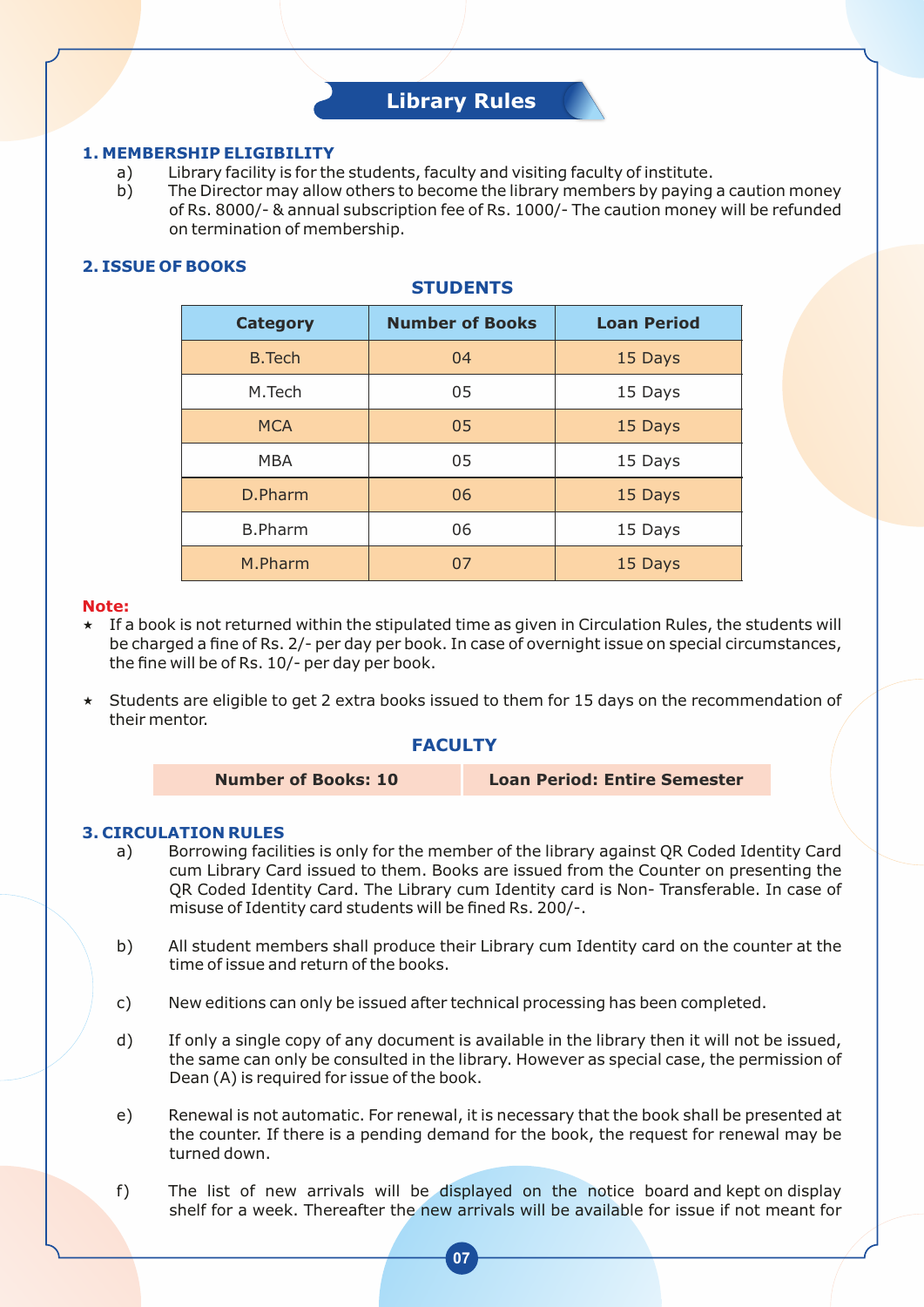Reference.

- g) If a book is not returned within the stipulated time as per library rule, the students will be charged a fine of Rs. 2/- per day per book. In case of overnight issue on special circumstances, the fine will be of Rs. 10/- per day per book.
- h) The defaulters will not be issued books in future.
- i) In the case of loss of book the borrower will have to replace the book along with fine as admissible. If he/she does not replace the book then he/she will have to pay current cost of the book.
- j) The library members are responsible for the Identity card issued to them. Loss ID card should be reported to the Librarian immediately. Duplicate ID card will be issued on payment of Rs. 200/-.
- k) All members should return the books borrowed from the library before they proceed on long leave.
- I) Librarian can recall books and publications any time to meet any urgent requirement.

#### **4. GENERAL RULES**

- a) All library users must sign in/out register available with the attendant at the library entrance.
- b) Members are expected to maintain silence and should not disturb others. Smoking/Eating/ Talking /Chewing are strictly prohibited in the library.
- c) Personal belongings are not allowed in the library. However, they may carry loose papers and a note book.
- d) The Library follows an Open-Access System. Books and other material taken from the library stacks should be left by readers, on the table for the library staff to arrange the books.
- e) Users of the library should not deface, mark, cut, mutilate or damage the reading material in any way. Person doing so will be fined heavily, apart from being asked to pay the cost of the damage document. In case a person repeats the offence for the second times, his/her Membership will be terminated.
- f) The members are expected to maintain the decorum of the library, any violation to be brought to the notice of the Dean (Academic).
- g) The members are to verify the books before leaving the issue counter. After the book is issued the member will be responsible for any damage etc.
- h) If any student found indulging in the process of book hiding, stealing, or mutilating, he/she will be fined as under after approval by Dean (Academic).
	- i. Book Hiding: Minimum fine Rs. 200/- and suspension of library membership for a period of one month. On re-occurrence of the act, minimum fine of Rs. 400/- and termination of library membership.
	- ii. Book Damaging: Minimum fine Rs. 500/- and suspension of library membership for a period of one month. On re-occurrence of the act, minimum fine of Rs. 1000/ and termination of library membership.
	- iii. Book Stealing: Minimum fine Rs. 1000/- and actual cost of the book, and suspension of library membership for a minimum period of one semester. On reoccurrence of the act minimum fine will be Rs. 5000/- and disciplinary action as deemed it.